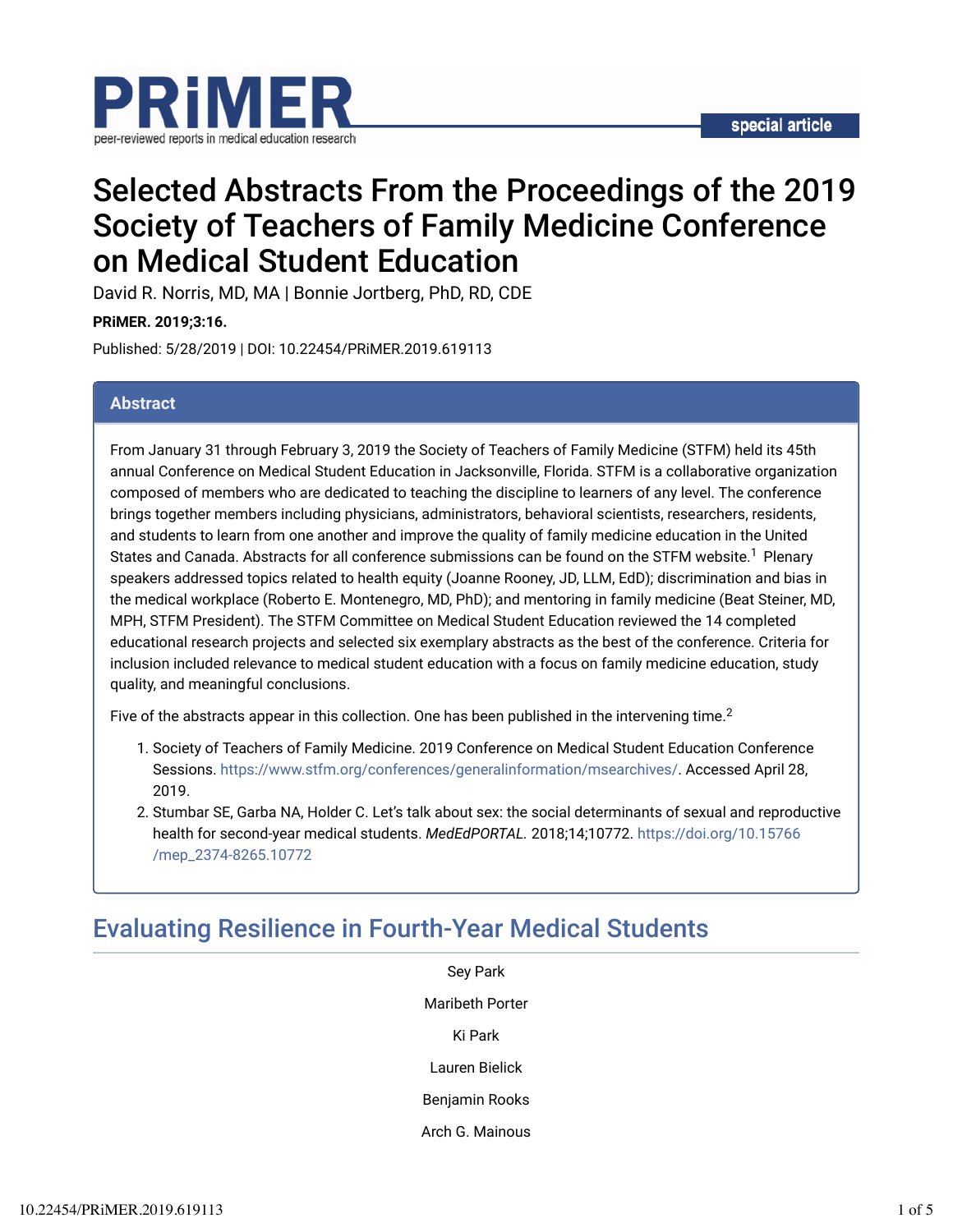#### Susmita Datta

#### Peter Carek (carek@ufl.edu)

### *University of Florda College of Medicine, Department of Community Health and Family Medicine, Gainesville, FL*

**Introduction**: Burnout during medical training, especially residency and medical school, has gained attention in recent years. Resiliency may be an important characteristic for residents and medical students to have or obtain as they navigate through the formal medical education process. The aim of this study was to examine the level of resiliency in fourth-year medical students and whether certain characteristics are associated with students who have higher levels of resiliency. Additionally, this study examined whether differences exist in resiliency levels in these students based upon their chosen specialty.

**Methods**: Fourth-year medical students were asked to complete a survey during a required end-of-year rotation. Subjects were asked demographic information, including age, gender, race, ethnicity, and marital status as well as chosen specialty. They were also asked to complete the Brief Resilience Scale (BRS) and answer questions that assessed personal characteristics.

**Results**: The response rate was 92.4%. Most respondents had personal time for themselves after school (92.6%), exercised or participated in physical activity for at least 30 minutes most days of the week (67.2%), were able to stop thinking about medical school after leaving for the day (58.2%), and had current financial stress (51.6%). No differences were noted in demographic information among students across specialty categories. A higher BRS score was associated with being male, white, and having the ability to stop thinking about school.

**Discussion**: BRS scores in medical students are associated with specific demographic characteristics and the ability to stop thinking about school. No differences were found in resiliency levels based upon chosen specialty. Certain traits and activities are associated with higher levels of resiliency in medical students. Addressing the modifiable activities may assist students with increasing their resiliency and potentially decreasing their risk of burnout.

# How Does a Required Introductory Integrative Medicine Didactic Influence Medical Students' Knowledge, Attitudes, and Behaviors Toward the Use of Integrative, Complementary, and Alternative Medicine Therapies?

Rebekah A. Byrne (rbyrne@tulane.edu)

Erin A. Baldwin

*Tulane University School of Medicine, Department of Family Medicine, New Orleans, LA*

Jordan R. Croy

### *University of California Irvine, Department of Ecology and Evolutionary Biology, Irvine, CA*

**Background:** Despite the widespread use of complementary and alternative medicine (CAM) by the United States' population, medical schools are not required to provide education on CAM or integrative medicine. This represents a discrepancy in training that physicians receive in preparation to address these popular therapies with patients. This study aimed to determine if 60 minutes of interactive instruction on CAM and integrative medicine could significantly impact students' attitudes and behaviors toward these topics.

**Methods:** The CAM/integrative medicine didactic was incorporated into the family medicine clerkship orientation curriculum. A nine-question survey designed to assess attitudes and behaviors toward CAM and integrative medicine was administered to third- and fourth-year medical students, at 1 week prior to the didactic and 6 weeks later at the conclusion of the family medicine clerkship. Of 81 students who completed the initial survey, 47 completed the follow-up survey over 1 academic year.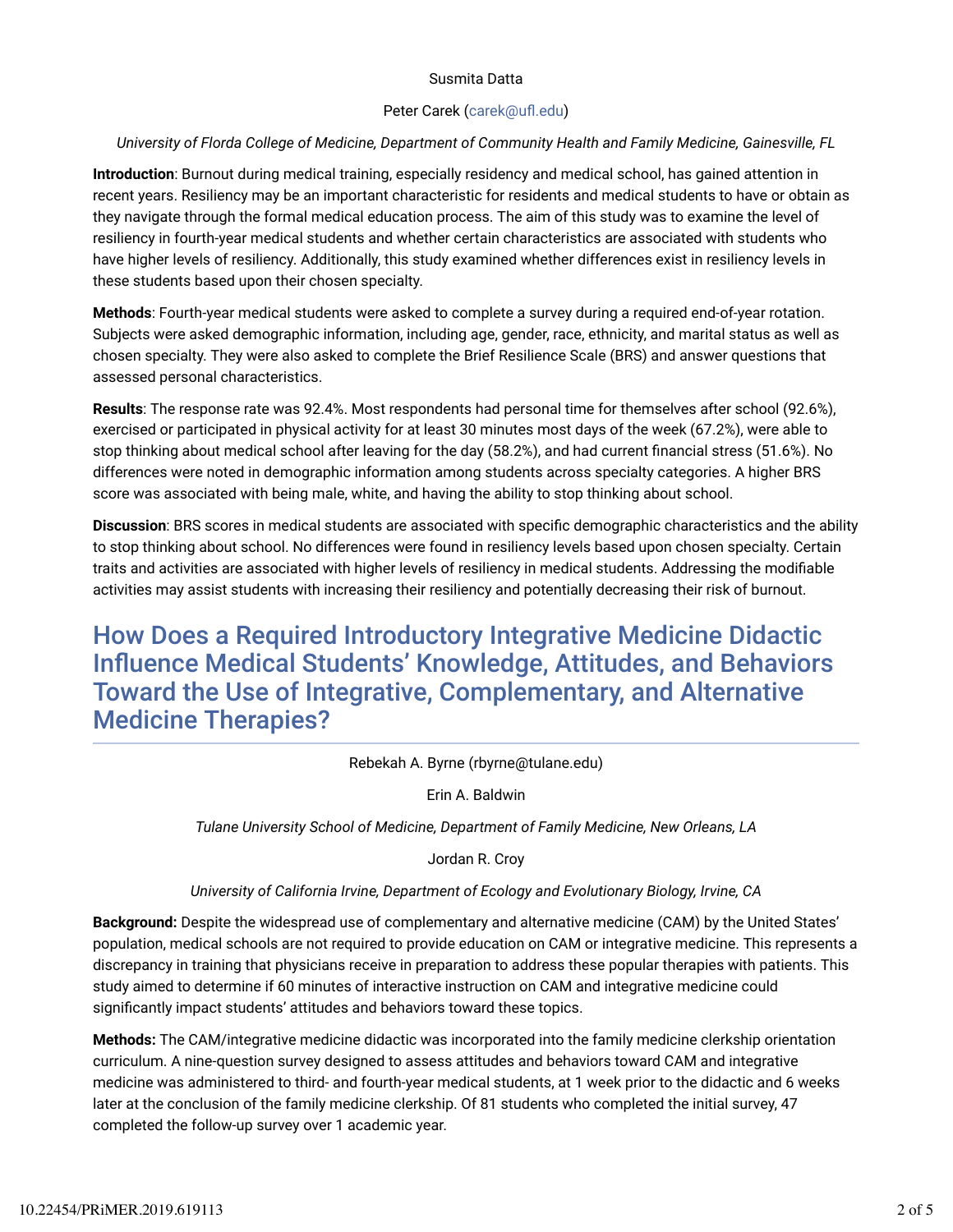**Results:** Overall, the average Likert-scaled responses increased by 23% towards more favorable attitudes and behaviors toward CAM and integrative medicine. The training improved students' confidence explaining integrative medicine to their patients (*P<.001*) as well as comfort in answering questions about integrative medicine therapies from patients (*P<.001*). Students reported a signiicant increase in comfort with using evidence-based medicine resources to evaluate CAM therapies (*P<.001*) and reported accessing these resources more frequently postintervention (*P<.001*). Students reported being more likely to recommend CAM therapies to their patients, postintervention (*P=.002*)*.* Students reported an increase in their belief that such education should be a required part of their medical education (*P=.04*)*.*

**Conclusions:** A brief, interactive didactic on CAM and integrative medicine can be incorporated into medical school curricula with positive outcomes on medical students' attitudes and behaviors toward these topics. Given this subject matter is not reliably taught during the rest of US medical school curricula, this content could be included in the family medicine clerkship to ensure that all medical students receive some basic instruction on this important subject matter.

# Implementation and Assessment of a Novel Nutrition and Lifestyle Curriculum Module in the Family Medicine Clerkship

Cristin Adams (swordsc@musc.edu)

Kristen Hood Watson

Anita Ramsetty MD

### *Medical University of South Carolina, Department of Family Medicine, Charleston, SC*

**Introduction**: Only 27% of US medical schools meet the National Academy of Sciences minimum requirement for nutrition education, $^1$  and there is considerable variability in content delivered. $^2$  This study examines a case-based approach in a family medicine clerkship to: (1) deliver clinically relevant nutrition education, (2) determine student attitudes about the role of nutrition in patient care, and (3) assess the impact of our curriculum on student attitudes toward clinical nutrition.

**Methods**: Video conferencing was used to connect students at rural sites in small groups to discuss two case studies related to nutrition in obesity and hypertension, and in type 2 diabetes. Students completed questions regarding their nutrition background at the start of the clerkship and the validated Nutrition In Patient Care Survey (NIPS) $3$  before and after the clerkship. The NIPS consists of 45 questions categorized into 5 subscales that assesses provider attitudes toward nutrition in clinical practice. Association between the nutrition background survey and scores on the NIPS subscales were compared using ANOVA and independent samples *t*-tests. For each of the NIPS survey questions and average scores of the subscales the pre- and postsurvey results were compared using paired sample *t*-tests.

**Results**: Fifty-eight of 182 total students completed both pre- and postsurveys. Students with a formal lifestyle or exercise-related counseling experience had lower average scores (2.4 vs 3, *P*<.01) compared to those with no training on the reverse scored "Patient Behavior/Motivation" subscale presurvey. The mean "Physician-Patient Relationship" subscale score increased from 4.29 to 4.37 (P<.03) and the mean "Physician Efficacy" subscale score increased from 3.18 to 3.34 (*P*<.01) pre- to postintervention.

**Discussion**: Incorporating a case-based nutrition curriculum via web conferencing into the family medicine clerkship shows promise for impacting student attitudes toward nutrition in patient care. The results indicate that students with nutrition/exercise education are more likely to believe: (1) patients can make changes prior to negative health outcomes, (2) physicians can elicit change, and (3) patients and physicians can work together to create change. Formal lifestyle or exercise counseling experiences may be an effective tool to enhance physicians' perspectives on their effect on patients' habits.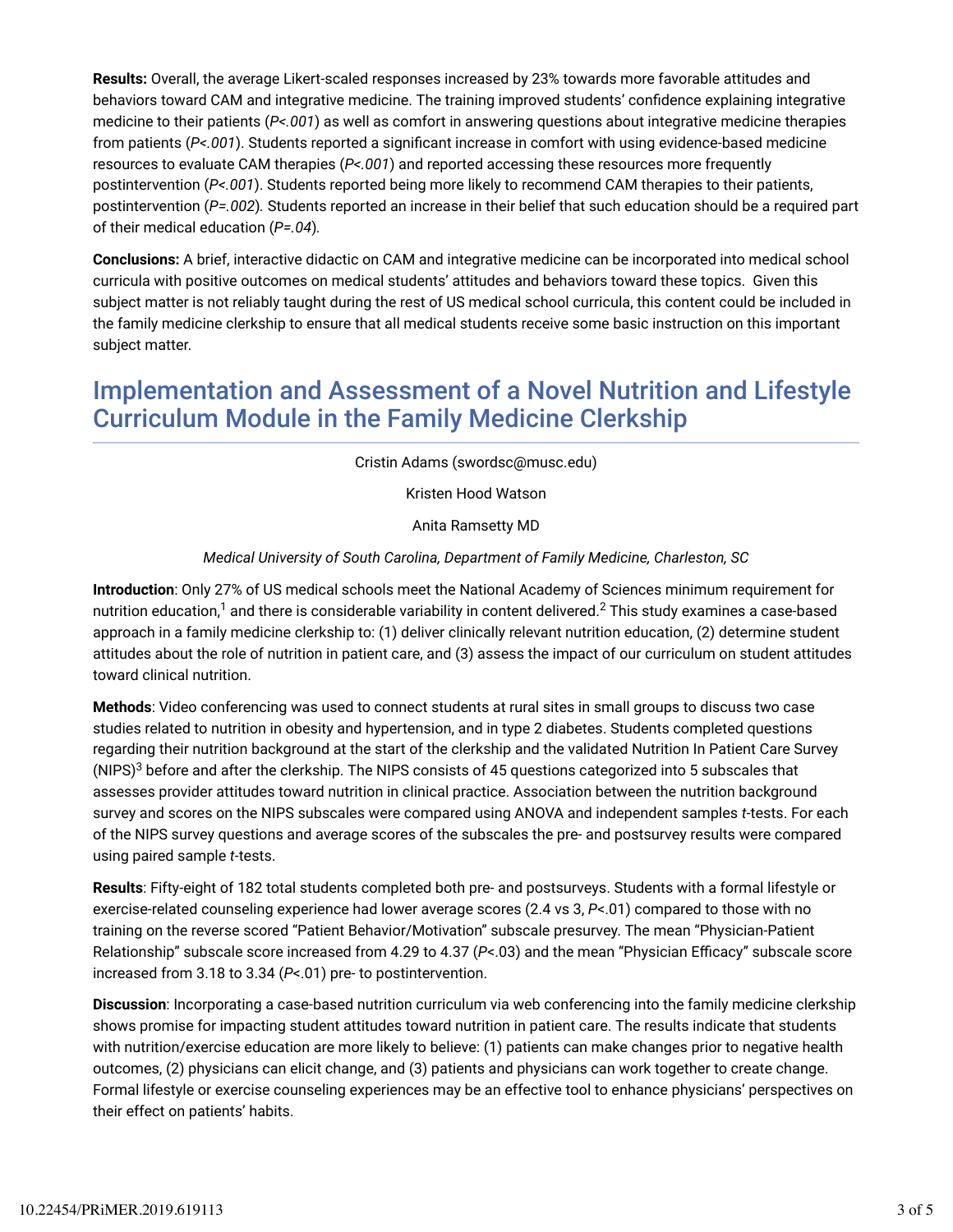#### **References**

- 1. Adams KM, Kohlmeier M, Zeisel SH. Nutrition education in U.S. medical schools: latest update of a national survey. Acad Med. 2010;85(9):1537-1542. https://doi.org/10.1097/ACM.0b013e3181eab71b
- 2. Dang TM, Maggio LA. Supporting the Call to Action: A Review of Nutrition Educational Interventions in the Health Professions Literature and MedEdPORTAL. Acad Med. 2017;92(3):403-416. https://doi.org/10.1097 /ACM.0000000000001532
- 3. Green B, Shivy V. Critical synthesis package: nutrition in patient care survey. MedEdPORTAL.2013;9:9647. https://doi.org/10.15766/mep\_2374-8265.9647

### "Walk With Me": The Impact of a Patient- and Family-Engaged Course for First-Year Students

Bright Zhou (brightz@stanford.edu)

Kim Osborn

Erika Schillinger

### *Stanford School of Medicine, Stanford, CA*

**Introduction**: Our first-year medical and physician assistant (PA) students desire authentic engagement with patients and families in addition to traditional clinical shadowing experiences. We present an innovative curriculum, first implemented in 2017, that engages these learners in a patient-centered health systems science course focused on the patient, caregiver, and family perspective.

**Methods**: Patients and caregivers volunteer to partner with students who enroll in the elective, yearlong "Walk With Me" course sequence. In addition to monthly workshops focused on health systems science topics, student-patient dyads explore health and the health care system through patients' experiences*.* Students complete monthly reflections culminating in a final artifact representing key learnings from their patient partnership. Course impact is evaluated by analyzing individual session evaluations, drawing prominent qualitative themes from student monthly reflections, and tracking enrollment and patient partner retention across the course's 2-year implementation.

Results: The course's success is reflected in the highly-rated postsession evaluations, with an average of 81.6% of students reporting total agreement, 15.5% partial agreement, and 2.9% disagreement that the session's learning objectives had been achieved. In the 2017-2018 school year, we enrolled 30 first-year (22 MD, 8 PA) students (24% of the class) matched with 30 patient partners (and their families and caregivers). In 2018-2019, the course enrolled 42 first-year (32 MD, 10 PA) students (36% of the class). Finally, student monthly reflections throughout the 2017-2018 year highlight students' evolving humility and curiosity about patients' experiences, with reflections centering around (1) themes of patient identity and experience with illness, (2) patient barriers to health care access, (3) patient expectations of an ideal provider and health care system, and (4) a wider range of patient diversity topics such as LGBTQ+, disability, and cultural diversity.

**Discussion**: The success of this patient- and family-engaged curriculum is reflected in its high course evaluations, patient and family-centered reflections, and increasing enrollment and retention. We endeavor to push toward scalability of this early patient-engaged experience across the school and to collaborate with other institutions to involve patients, caregivers, and families in the design and delivery of medical education.

### Corresponding Author

### David R. Norris, MD, MA

University of Mississippi School of Medicine, Office of Medical Education, 2500 N State Street, Jackson, MS 39216. 601-984-5006. Fax: 601-984-5411